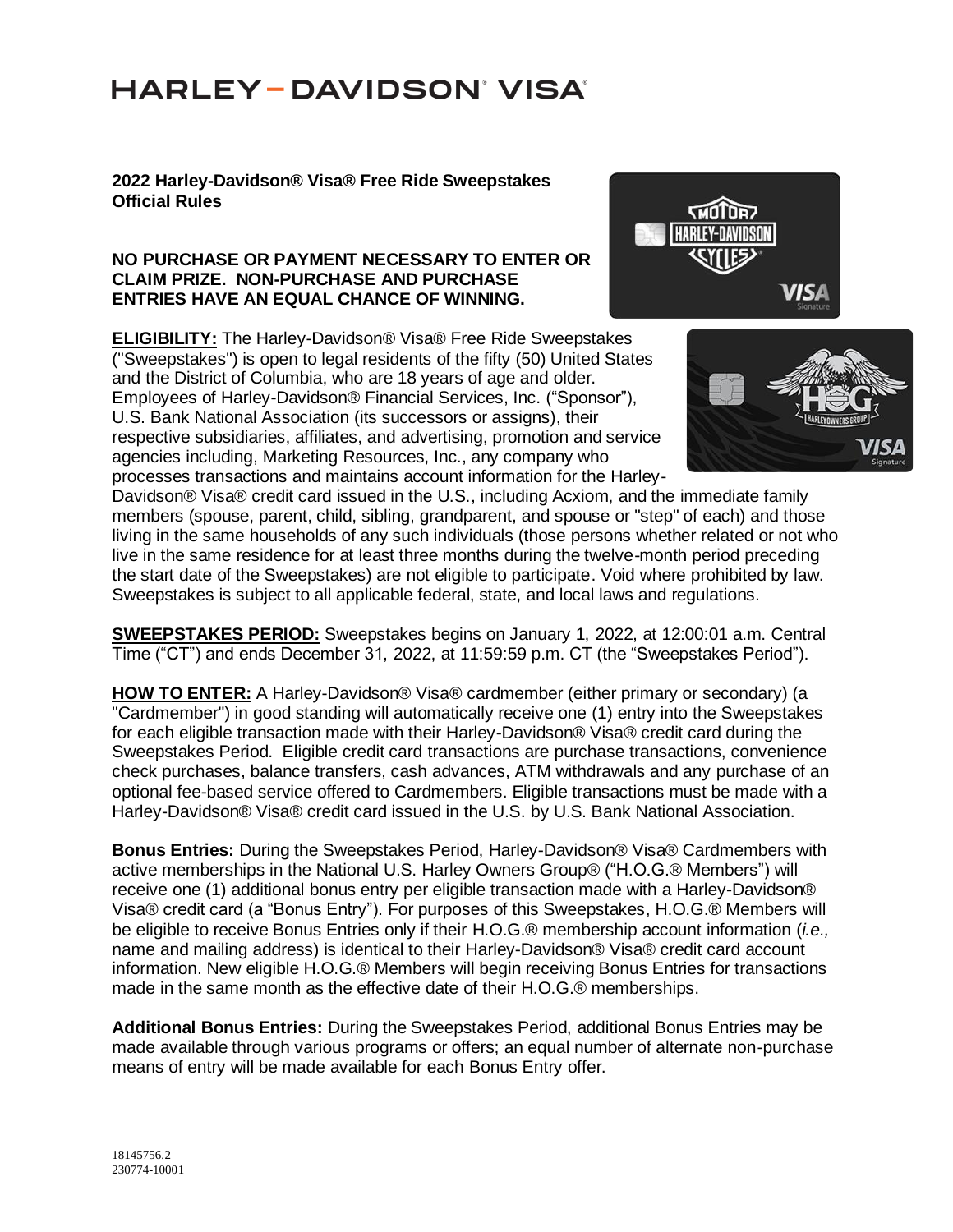**For All Card Entries:** Cardmembers (and H.O.G.® Members, as applicable) must be in good standing in order to receive an entry and/or Bonus Entry. Cards that are stolen, used fraudulently, tampered with or otherwise altered are not eligible for automatic entry. Entries based on purchases that are returned for credit or refund will be voided. All entries will be deemed to be submitted by the primary person in whose name the card used to make the qualifying transaction that resulted in an entry was issued.

### **How to enter without being a Cardmember, making a purchase, or any other obligation:**

Hand-print your name, address (no P.O. Boxes), city, state, ZIP code, day and evening phone numbers and the words "2022 H-D Visa Free Ride Sweepstakes" on a 3" x 5" card, and mail it in a stamped #10 envelope to: H-D Visa Free Ride Sweepstakes Alternate Means of Entry, C/O MRI, PO Box 3909 Oak Park, IL 60303-3909; mailed entries "(each an Alternate Means of Entry AMOE)" must be postmarked by December 31, 2022, and received by January 6, 2023. Limit one (1) AMOE per postmarked envelope; however, multiple AMOEs may be submitted by an entrant. Each valid AMOE submitted will receive four (4) entries into the Sweepstakes. No mechanical reproductions permitted. All AMOEs will be entered into the monthly drawing for the month during which the AMOE is received except entries postmarked by December 31, 2022, and received by January 6, 2023, will be entered into the monthly drawing for December 2022. Entries become the property of Sponsor and will not be returned.

**DRAWINGS:** Twelve (12) monthly random drawings will be held, one for each month of the Sweepstakes Period approximately three weeks after the end of each month. The first monthly drawing will be conducted on or around February 24, 2022, and the final monthly drawing will be conducted on or around January 25, 2023. One Grand Prize will be awarded in each monthly drawing. Entries for transactions processed during a month and all AMOEs received during a month will be included in the corresponding monthly drawing. There will also be one (1) Bonus Prize drawing conducted from among all non-winning eligible entries received from each monthly drawing combined to award a Bonus Prize on or about January 25, 2023. Drawings will be conducted under the direction of Marketing Resources, Inc., an independent judging organization. Non-winning entries will not be included in subsequent monthly drawings but will be included in the Bonus Prize drawing.

**ODDS:** Estimated odds of winning a monthly Grand Prize are 1 in 1,833,945; however, actual odds of winning any drawing will depend on the total number of eligible entries received for each monthly drawing. Estimated odds of winning the Bonus Prize is 1 in 22,077,344; however, the actual odds of winning the Bonus Prize drawing will depend on the number of eligible nonwinning entries received during the entire Sweepstakes Period.

**PRIZES/APPROXIMATE RETAIL VALUE ("ARV"):** Twelve (12) Grand Prizes (one to be awarded in each of the twelve (12) monthly drawings) of a new, previously untitled motorcycle: January – 2022 XL1200X-CAL Forty-Eight®, ARV: \$11,899; February – 2022 FXFBS-CAL Fat Bob® 114, ARV: \$19,349; March – 2022 XL1200X-CAL Forty-Eight®, ARV: \$11,899; April – 2022 FLHR-CAL Road King® ARV: \$20,129; May – 2022 FLHT-CAL Electra Glide® Standard, ARV: \$19,629; June – 2022 XL 883N-CAL Iron 883™ ARV: \$10,949; July – 2022 FLHR-CAL Road King®, ARV: \$20,129; August – 2022 FXFBS-CAL Fat Bob® 114 ARV: \$19,349; September – 2023 FXBBS-CAL Street Bob® 114 ARV: \$15,549; October – 2023 FLHX-CAL Street Glide® ARV: \$22,449; November – 2023 FLHT-CAL Electra Glide® Standard, ARV: \$19,629; December – 2023 FLHCS-CAL Heritage Classic 114 ARV: \$20,999. One (1) Bonus Prize: \$500 Harley-Davidson™ Gift Card. All motorcycles will be stock motorcycles and will not include any optional equipment. Harley-Davidson® motorcycles will include Harley-Davidson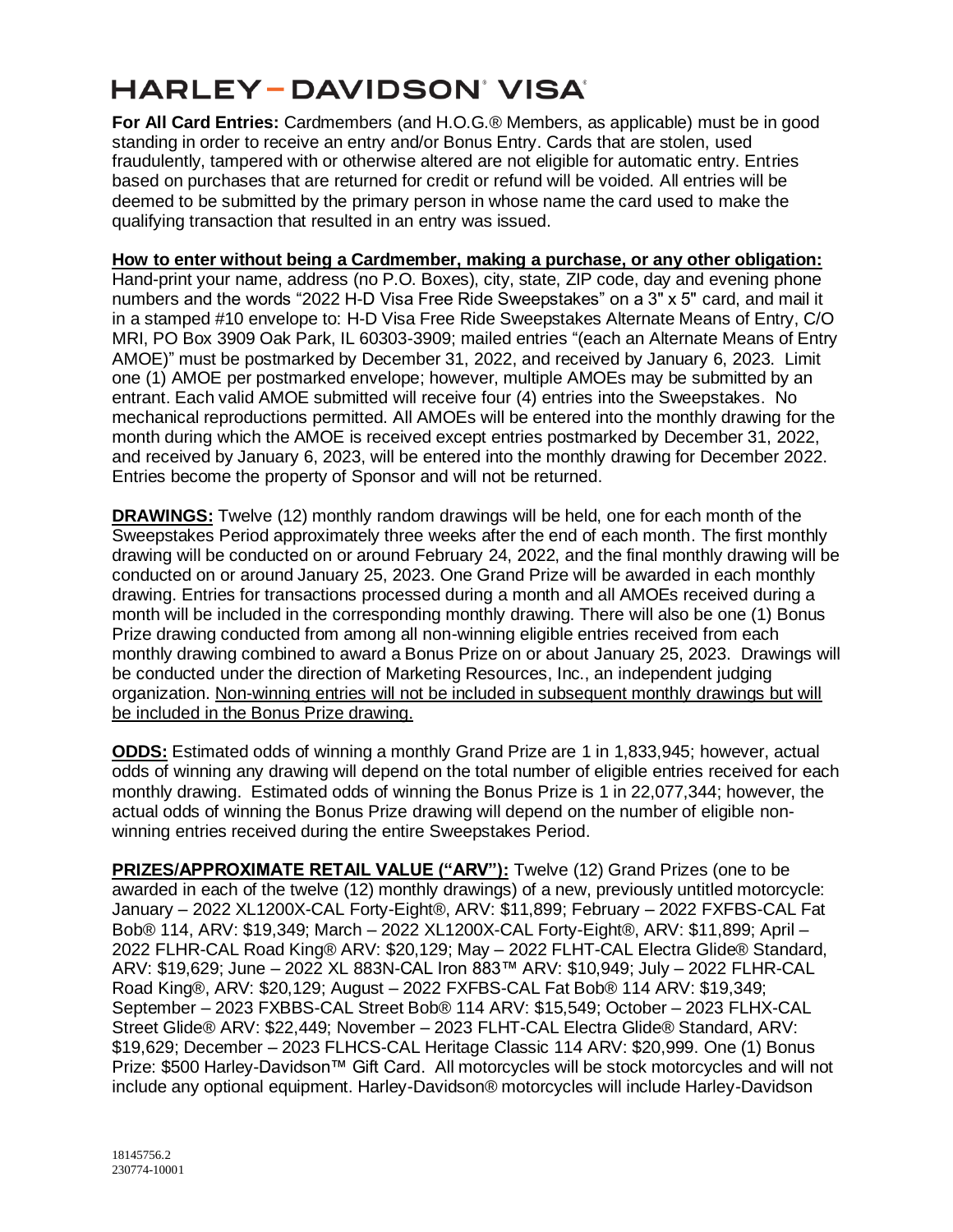Motor Company's two-year, unlimited mileage factory warranty as set forth in the relevant Harley-Davidson® motorcycle Owner's Manual.

Total approximate retail value of all prizes to be awarded: \$212,458

**PRIZE RESTRICTIONS:** Prizes won by eligible individuals who are not of the age of majority under the laws of their state of residence ("minors") shall be awarded in the name of the winner's parent or legal guardian who must sign and return all documentation. No substitutions or cash equivalents permitted except at Sponsor's option for a prize of comparable or greater value. Prizes are non-transferable. Federal, state and local taxes on prizes, if any, and any expenses related to acceptance and taking delivery of the prizes and to the use of prizes not specified, are the responsibility of winners. Grand Prize winners are responsible for license, registration and title fees, and insurance costs, and Grand Prize winners or their designated representatives must show evidence of insurance and a valid license to operate a motorcycle at time of delivery or prize will be forfeited and awarded to an alternate winner. Winners are responsible for the cost of any vehicle options as agreed to between winner and Harley-Davidson® retail location at which vehicle will be delivered. Motorcycles will be delivered at a Harley-Davidson® retail location near each winner's residence as selected by Sponsor. Winners must take delivery within 30 days of notification of availability or prize will be forfeited and awarded to an alternate winner.

**NOTIFICATION OF WINNERS:** Potential Grand Prize winners will be notified by a traceable form of delivery and will be required to sign and return an Affidavit of Eligibility and Liability Release, and where legal, a Publicity Release, and a Federal Form W-9 within ten (10) days of prize notification. If a potential winner fails to return the required documents within the stated time period, or if prize notification is returned as undeliverable, prize will be forfeited and may be awarded to an alternate winner. Bonus Prize winner will receive his/her prize via a traceable method of delivery within thirty (30) days of random drawing. Limit one (1) Grand Prize per person during the Sweepstakes Period.

**ADDITIONAL TERMS:** By participating, entrants agree a.) to the Official Rules and to the decisions of Sponsor and the judges, which shall be final in all respects; and b.) to release, discharge and hold harmless Harley-Davidson Motor Company, Harley-Davidson Financial Services, Inc., U.S. Bank National Association, and their respective affiliates, subsidiaries, dealers and advertising and promotion agencies involved in this Sweepstakes, including Infinity Direct, S2K Advertising, Acxiom, Marketing Resources, Inc., and their respective parent and affiliated companies (collectively "Releasees"), from all liability claims or damages arising out of their participation in the Sweepstakes and their acceptance, use or misuse of prize, provided such release shall not apply to Harley-Davidson Motor Company for any liability, claims or damages based on the warranty of the motorcycle awarded; and c.) by acceptance and use of a prize, to the use of their names and/or likenesses for advertising and publicity purposes by Sponsor and its agents in all media without compensation, except where prohibited.

**LIMITATIONS OF LIABILITY:** Releasees are not responsible for, and each entrant releases and holds harmless the Releasees from and against, any and all losses, damages, actions, demands, liabilities or claims of whatever nature or kind arising out of, or in connection with, a prize or any portion thereof or this Sweepstakes including but not limited to lost, late, misdirected, damaged, incomplete, illegible or postage-due mail or entries, or transactions that are processed late or incorrectly or are lost because of computer error or malfunctions, or transactions that are not processed through U.S. Bank National Association or other authorized processing system. Without limiting the generality of the foregoing, the Releasees are not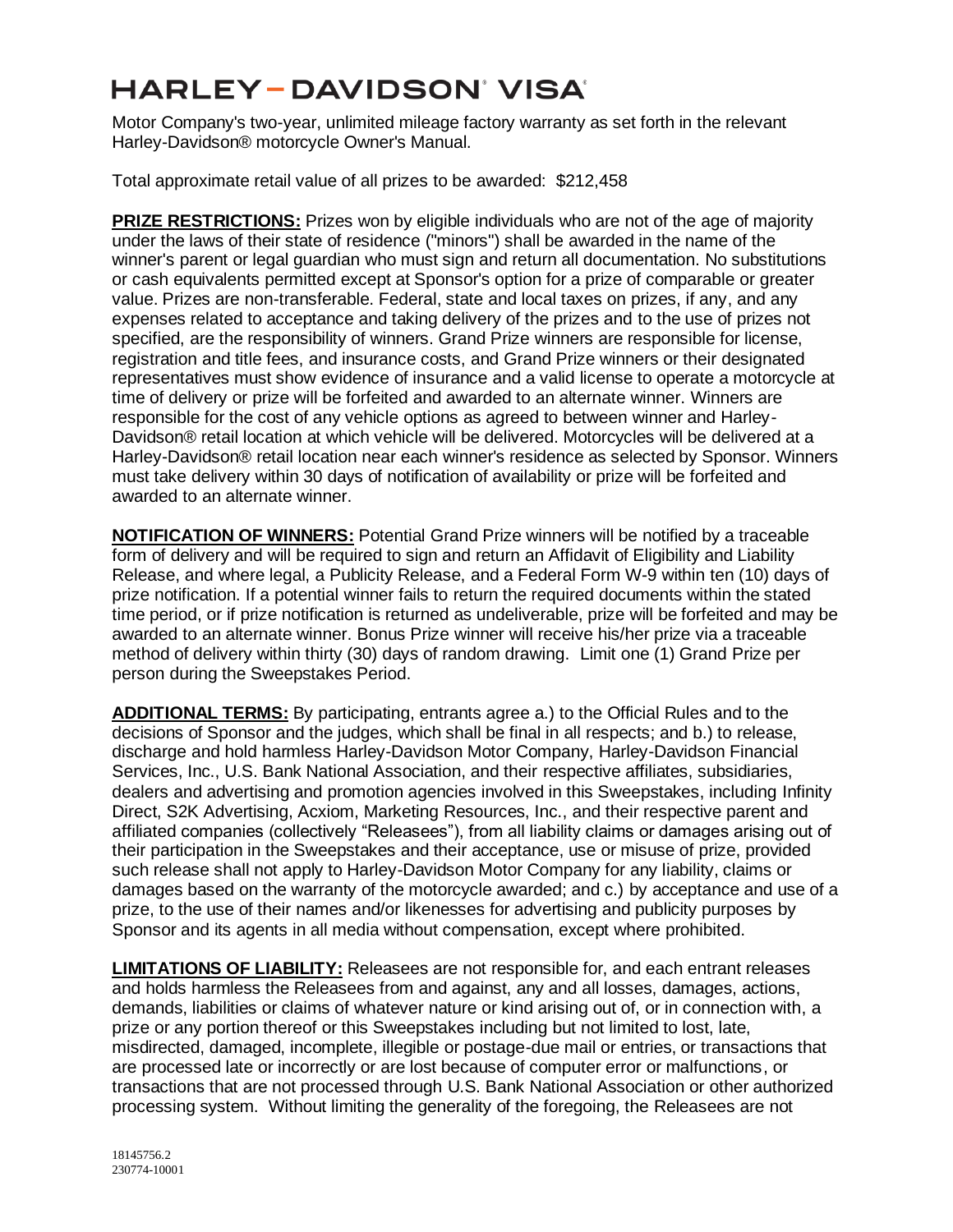responsible for any typographical or other error in the printing of this offer, administration of the Sweepstakes, or in the announcement of prizes, including erroneous appearance of qualification for a prize, and under no circumstances will more than the stated number of prizes be awarded. Sponsor reserves the right, in its sole and absolute discretion, to cancel, suspend, or modify the Sweepstakes or to amend the Official Rules, at any time, with or without notice to entrants or Cardmembers, should any factor interfere with the administration, security, or proper play of this Sweepstakes as contemplated by these Official Rules, including but not limited to situations in which fraud or technical failures may compromise the integrity of the Sweepstakes, and Releasees shall assume no responsibility to entrants or Cardmembers in such case. If for any reason Sponsor is prevented from continuing with this Sweepstakes, or the integrity and/or feasibility of the Sweepstakes is severely undermined by any event including but not limited to fire, flood, epidemic, earthquake, explosion, labor dispute or strike, act of God, pandemic or public enemy, satellite or equipment failure, riot or civil disturbance, war (declared or undeclared), terrorist threat or activity, or any federal, state or local government law, order or regulation, order of any court or jurisdiction, Sponsor shall have the right, in its sole discretion, to abbreviate, modify, suspend, cancel or terminate the Sweepstakes without further obligation. If Sponsor in its discretion elects to so abbreviate the Sweepstakes, the monthly Grand Prize for that month will be awarded in a random drawing from all eligible entries received for that month as of the time of cancellation and all other prizes that have not been awarded as of the time of cancellation will be awarded in a random drawing from all eligible entries received as of the time of cancellation.

This Sweepstakes is intended for viewing in the United States only and shall be construed and evaluated only according to United States law. Do not enter this Sweepstakes if you are not located in the United States. WARNING: ANY ATTEMPT BY ANY PERSON TO DELIBERATELY UNDERMINE THE LEGITIMATE OPERATION OF THE SWEEPSTAKES MAY BE A VIOLATION OF CRIMINAL AND/OR CIVIL LAWS. SHOULD SUCH ATTEMPT BE MADE, SPONSOR RESERVES THE RIGHT TO SEEK REMEDIES AND DAMAGE FROM ANY SUCH PERSON TO THE FULLEST EXTENT PERMITTED BY LAW AND TO BAN OR DISQUALIFY SUCH PERSON FROM THIS AND FUTURE SWEEPSTAKES.

**DISPUTES/CHOICE OF LAW:** EXCEPT WHERE PROHIBITED, EACH ENTRANT AGREES THAT (1) ANY AND ALL DISPUTES, CLAIMS, AND CAUSES OF ACTION ARISING OUT OF OR IN CONNECTION WITH THIS SWEEPSTAKES, OR ANY PRIZE AWARDED, SHALL BE RESOLVED INDIVIDUALLY, WITHOUT RESORT TO ANY FORM OF CLASS ACTION, AND ANY JUDICIAL PROCEEDING SHALL TAKE PLACE IN A FEDERAL OR STATE COURT IN CHICAGO, ILLINOIS, U.S.A; (2) ANY AND ALL CLAIMS, JUDGMENTS, AND AWARDS SHALL BE LIMITED TO ACTUAL OUT-OF-POCKET COSTS INCURRED, INCLUDING COSTS ASSOCIATED WITH ENTERING THIS SWEEPSTAKES, BUT IN NO EVENT ATTORNEYS' FEES; AND (3) UNDER NO CIRCUMSTANCES WILL ENTRANT BE PERMITTED TO OBTAIN AWARDS FOR, AND ENTRANT HEREBY WAIVES ALL RIGHTS TO CLAIM PUNITIVE, INCIDENTAL, AND CONSEQUENTIAL DAMAGES, AND ANY OTHER DAMAGES, OTHER THAN FOR ACTUAL OUT-OF-POCKET EXPENSES, AND ANY AND ALL RIGHTS TO HAVE DAMAGES MULTIPLIED OR OTHERWISE INCREASED. ALL ISSUES AND QUESTIONS CONCERNING THE CONSTRUCTION, VALIDITY, INTERPRETATION AND ENFORCEABILITY OF THESE OFFICIAL RULES, OR THE RIGHTS AND OBLIGATIONS OF ENTRANT AND THE SPONSOR IN CONNECTION WITH THIS SWEEPSTAKES SHALL BE GOVERNED BY, AND CONSTRUED IN ACCORDANCE WITH THE LAWS OF THE STATE OF ILLINOIS, WITHOUT GIVING EFFECT TO ANY CHOICE OF LAW OR CONFLICT OF LAW RULES OR PROVISIONS (WHETHER OF THE STATE OF ILLINOIS OR ANY OTHER